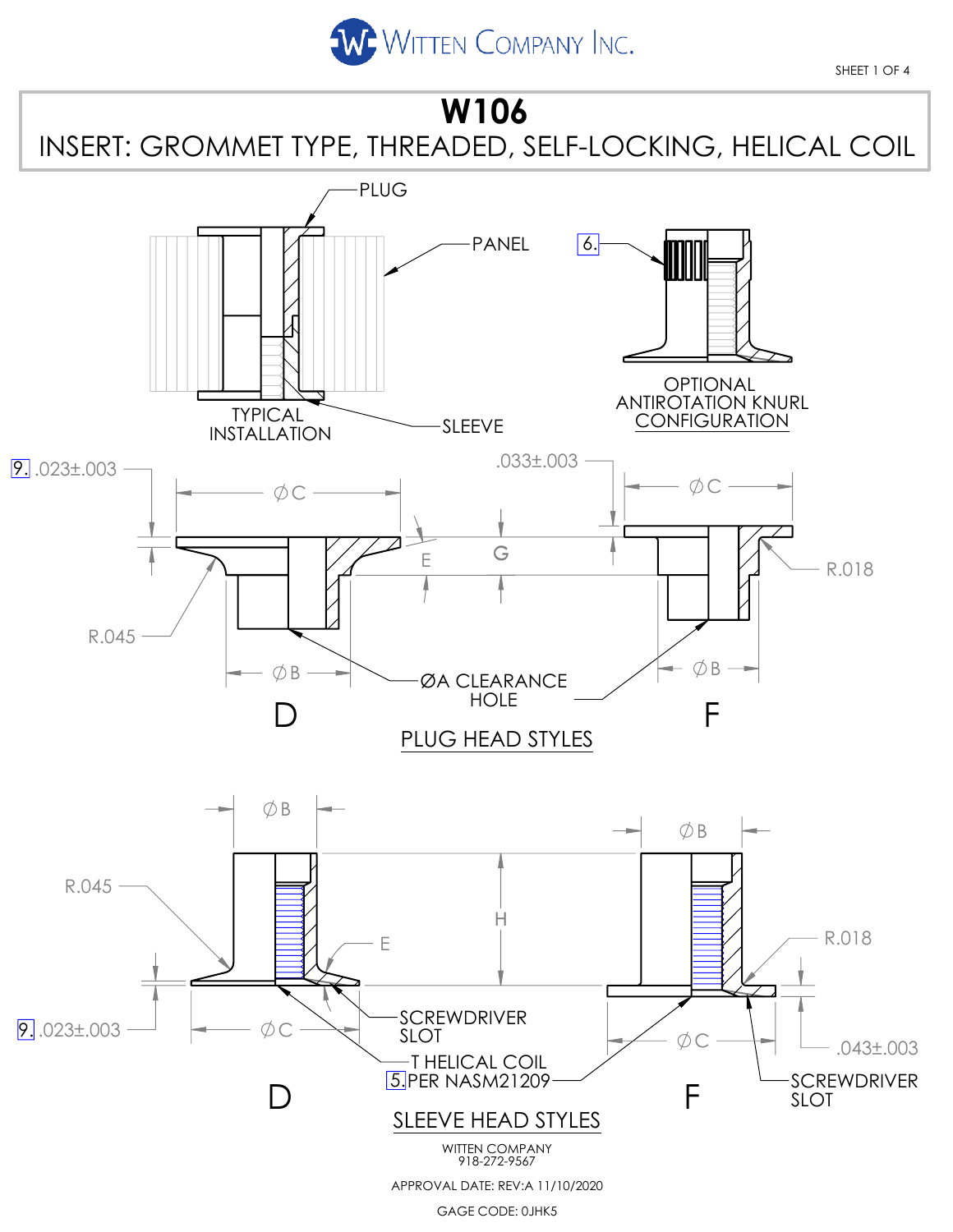

### **W106** INSERT: GROMMET TYPE, THREADED, SELF-LOCKING, HELICAL COIL



**TABLE I**

| <b>SIZE CODE</b> |               |                        | ØA<br>±.003 | ØΒ<br>±.003 | ØС   | E            | <b>INSTALLATION</b><br><b>HOLE</b> Ø |
|------------------|---------------|------------------------|-------------|-------------|------|--------------|--------------------------------------|
| <b>PLUG</b>      | <b>SLEEVE</b> | <b>THREAD CLASS 3B</b> |             |             |      |              |                                      |
| 6                | 632           | .1380-32UNJC           | .144        | .309        | .500 | $13^\circ$   | .323                                 |
| 8                | 832           | .1640-32UNJC           | .169        | .309        | .500 | $13^\circ$   | .323                                 |
| 10               | 1032          | .1900-32UNJF           | .194        | .341        | .625 | $13^\circ$   | .358                                 |
| 25               | 428           | .2500-28UNJF           | .257        | .403        | .750 | $14^{\circ}$ | .421                                 |
| 31               | 524           | .3125-24UNJF           | .318        | .497        | .875 | $14^{\circ}$ | .515                                 |

#### **TABLE II**

| <b>MATL</b> |                                         |                              |
|-------------|-----------------------------------------|------------------------------|
| <b>CODE</b> | <b>MATERIAL</b>                         | <b>FINISH</b>                |
|             | AL ALLOY, GRADE 2024, TEMPER T4 OR T351 | ICOAT PER MIL-DTL-5541       |
| 0           | PER SAE-AMS-QQ-A-225/6                  | <b>CLASS 1A</b>              |
| 6           | CORROSION RESISTANT STEEL, TYPE 303     | PASSIVATE PER ASTM-A967      |
|             | CRES PER ASTM A 582/582M                |                              |
| 9           | <b>CARBON STEEL PER ASTM A 108</b>      | CAD PLATE PER SAE- AMS-QQ-P- |
|             |                                         | 416, TYPE II, CLASS 2        |

NOTES:

1. DIMENSIONING AND TOLERANCING PRACTICES PER ASME Y14.5M-2018.

2. DIMENSIONAL LIMITS APPLY AFTER PLATING.

3. DEBURR AND BREAK ALL SHARP EDGES .005 - .015.

4. SURFACE TEXTURE: 125 MICROINCHES PER ASME B46.1-2019.<br>[<mark>5.</mark>] THREADS PER AS8879.

**6.** WHEN APPLICABLE, STRAIGHT OR DIAMOND KNURL ANTIROTATION KNURL ON SLEEVE ONLY

(MANUFACTURER'S OPTION).<br>[<u>7.]</u> REFER TO TABLE III TO SELECT PLUG/SLEEVE COMBINATION FOR A GIVEN PANEL THICKNESS.

THE W106 GROMMETS ARE SELF-RETAINED THROUGH A TELESCOPE FIT.

 9. 'D' HEAD STYLE PARTS SPECIFIED WITH A 31 OR 524 SIZE CODE REQUIRE A FLANGE THICKNESS OF .033±.003.

10. INSERTS WITH LENGTH CODES 22 OR GREATER MAY USE FACTORY INSTALLED SLEEVE

EXTENSIONS (TWO PIECE SLEEVES). 11. CONSULT THE WITTEN COMPANY ENGINEERING DEPARTMENT FOR OTHER FINISHES, MATERIALS, OR SIZES.

WITTEN COMPANY 918-272-9567

APPROVAL DATE: REV:A 11/10/2020

GAGE CODE: 0JHK5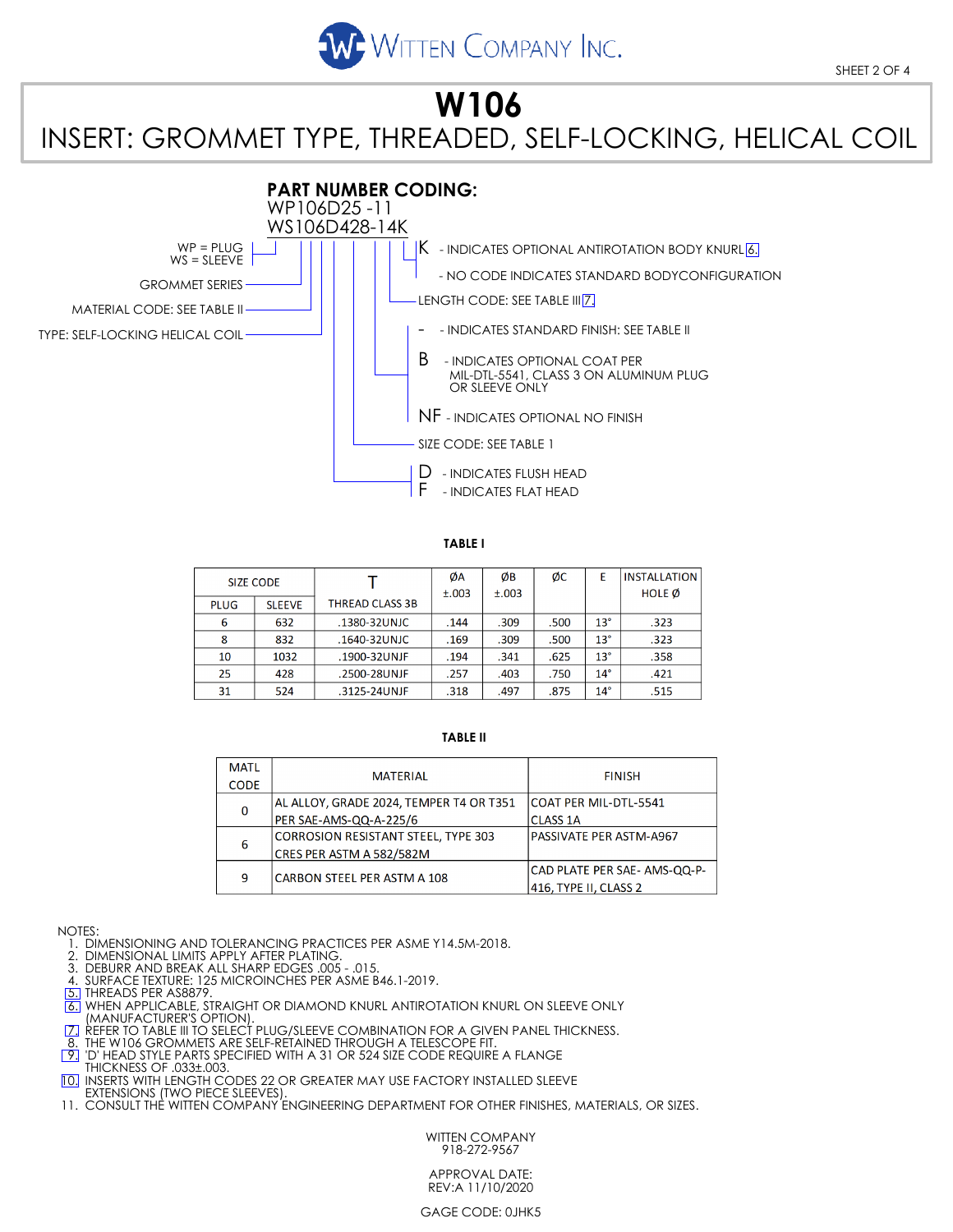

## **W106** INSERT: GROMMET TYPE, THREADED, SELF-LOCKING, HELICAL COIL

### **TABLE III**

|                  | <b>PLUG</b>    |                  |           |               |                  | <b>SLEEVE</b>  |           |           |
|------------------|----------------|------------------|-----------|---------------|------------------|----------------|-----------|-----------|
| <b>PANEL</b>     |                | G+.000/-.010     |           |               |                  | H+.000/-.010   |           |           |
| <b>THICKNESS</b> | <b>LENGTH</b>  | <b>SIZE CODE</b> |           | <b>LENGTH</b> | <b>SIZE CODE</b> |                |           |           |
| <b>MINIMUM</b>   | <b>CODE</b>    | 6,8,10           | 25        | 31            | <b>CODE</b>      | 632, 832, 1032 | 428       | 524       |
| .500             | $\mathbf 0$    | .085             |           | <b>NA</b>     |                  | .415           |           | <b>NA</b> |
| .516             | 01             | .101             |           |               |                  |                |           |           |
| .531             | 1              | .116             |           |               |                  |                |           |           |
| .547             | 11             | .132             | <b>NA</b> |               | 08               |                | <b>NA</b> |           |
| .562             | $\overline{2}$ | .147             |           |               |                  |                |           |           |
| .578             | 21             | .163             |           |               |                  |                |           |           |
| .594             | 3              | .179             |           |               |                  |                |           |           |
| .609             | 31             | .194             |           |               |                  |                |           |           |
| .625             | 0              | .085             | .085      | <b>NA</b>     | 10               | .540           | .540      | <b>NA</b> |
| .641             | 01             | .101             | .101      |               |                  |                |           |           |
| .656             | 1              | .116             | .116      |               |                  |                |           |           |
| .672             | 11             | .132             | .132      |               |                  |                |           |           |
| .688             | $\overline{2}$ | .147             | .147      |               |                  |                |           |           |
| .703             | 21             | .163             | .163      |               |                  |                |           |           |
| .719             | 3              | .179             | .179      |               |                  |                |           |           |
| .734             | 31             | .194             | .194      |               |                  |                |           |           |
| .750             | $\mathbf 0$    | .085             | .085      |               |                  | .665           | .665      | <b>NA</b> |
| .766             | 01             | .101             | .101      | <b>NA</b>     |                  |                |           |           |
| .781             | 1              | .116             | .116      |               | 12               |                |           |           |
| .797             | 11             | .132             | .132      |               |                  |                |           |           |
| .812             | 2              | .147             | .147      |               |                  |                |           |           |
| .828             | 21             | .163             | .163      |               |                  |                |           |           |
| .844             | 3              | .179             | .179      |               |                  |                |           |           |
| .859             | 31             | .194             | .194      |               |                  |                |           |           |
| .875             | 0              | .085             | .085      | .248          |                  | .790           | .790      | .627      |
| .891             | 01             | .101             | .101      | .264          |                  |                |           |           |
| .906             | 1              | .116             | .116      | .279          |                  |                |           |           |
| .922             | 11             | .132             | .132      | .295          | 14               |                |           |           |
| .938             | $\overline{2}$ | .147             | .147      | .311          |                  |                |           |           |
| .953             | 21             | .163             | .163      | .326          |                  |                |           |           |
| .969             | 3              | .179             | .179      | .342          |                  |                |           |           |
| .984             | 31             | .194             | .194      | .357          |                  |                |           |           |
| 1.000            | 0              | .085             | .085      | .248          |                  | .915           |           | .752      |
| 1.016            | 01             | .101             | .101      | .264          |                  |                |           |           |
| 1.031            | 1              | .116             | .116      | .279          | 16               |                |           |           |
| 1.047            | 11             | .132             | .132      | .295          |                  |                | .915      |           |
| 1.062            | $\overline{2}$ | .147             | .147      | .311          |                  |                |           |           |
| 1.078            | 21             | .163             | .163      | .326          |                  |                |           |           |
| 1.094            | 3              | .179             | .179      | .342          |                  |                |           |           |
| 1.109            | 31             | .194             | .194      | .357          |                  |                |           |           |

WITTEN COMPANY 918-272-9567

APPROVAL DATE: REV:A 11/10/2020

GAGE CODE: 0JHK5